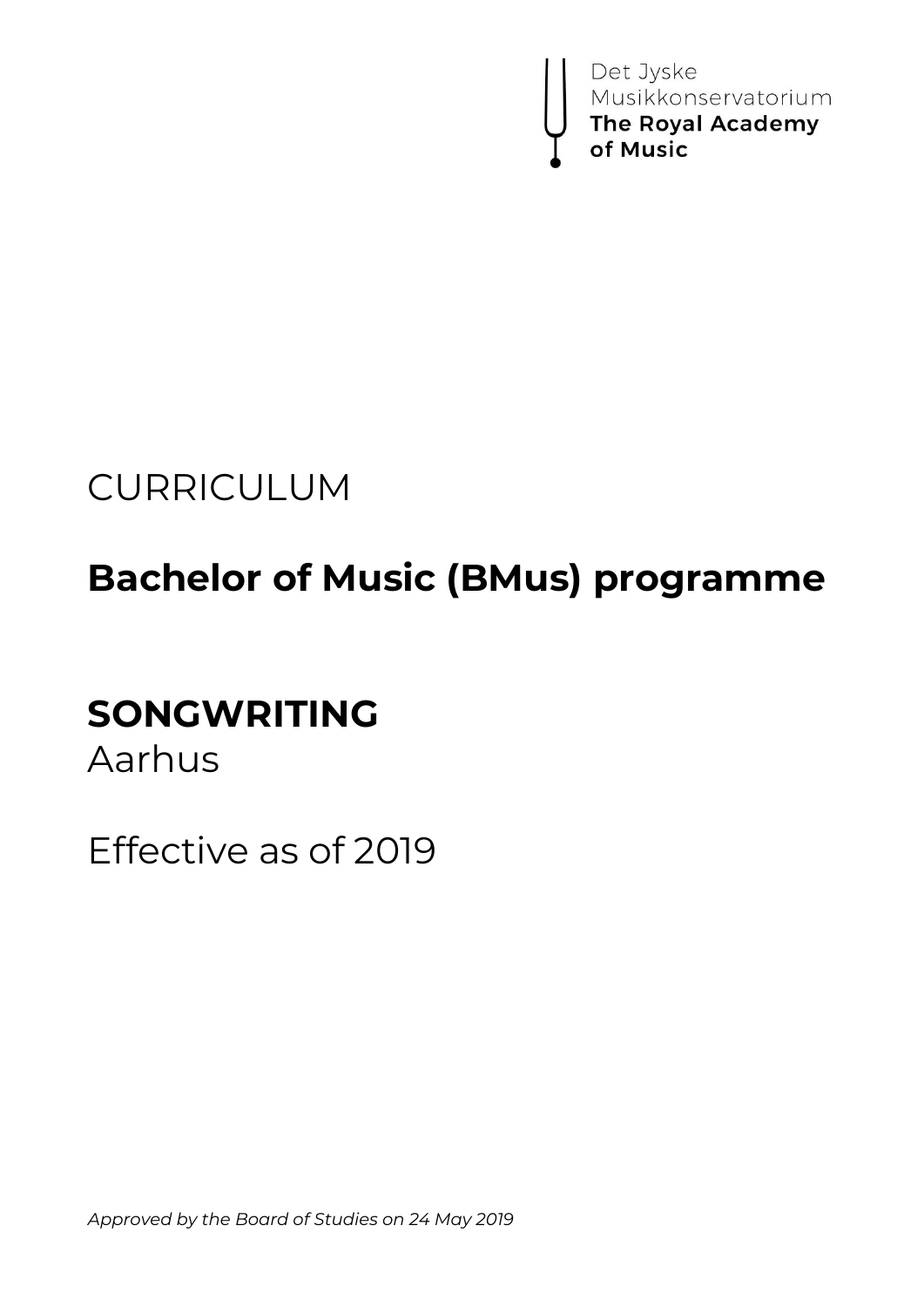I

# **CONTENT**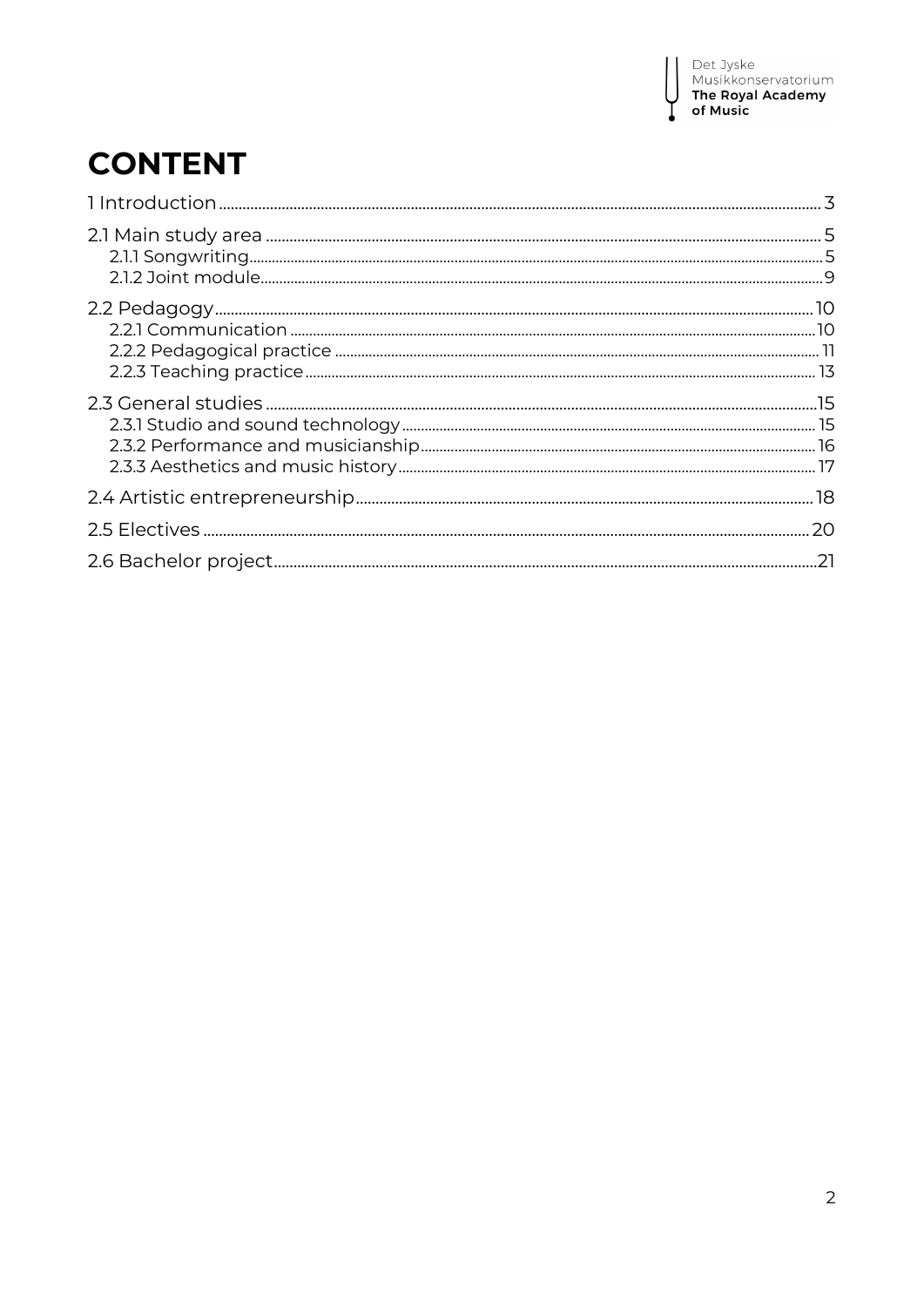# **1 Introduction**

**Songwriting** is a 3-year BMus programme at the Royal Academy of Music preparing students for working professionally with songwriting and music production. In an open-minded and undogmatic environment, work is based on a concept of artistic quality that is in constant motion and crosses the traditional boundaries between artistic and commercial approaches to songwriting.

The programme focuses on the student's compositional and songwriting skills. It also includes communication of music and practical teaching experience. The programme is concluded with a bachelor project where the student specialises in a particular subject.

The programme subjects are divided into the following fields:

- Main study area: subjects where the student works with composition, lyrics, and production
- Pedagogy: subjects where the student works with communication and pedagogical practice
- General studies: subjects where the student works with a broader perspective on the main subject, for example by studying studio and sound technology, musicianship, and music history
- Artistic entrepreneurship: subjects and projects where the student gains experience as an entrepreneur and manager of dynamic processes and acquires career management tools, based on his/her artistic practice
- Bachelor project: specialisation including guidance and immersion in a subject chosen by the student

The elements of the programme are credited with ECTS points based on an assessment of the workload involved in the subjects.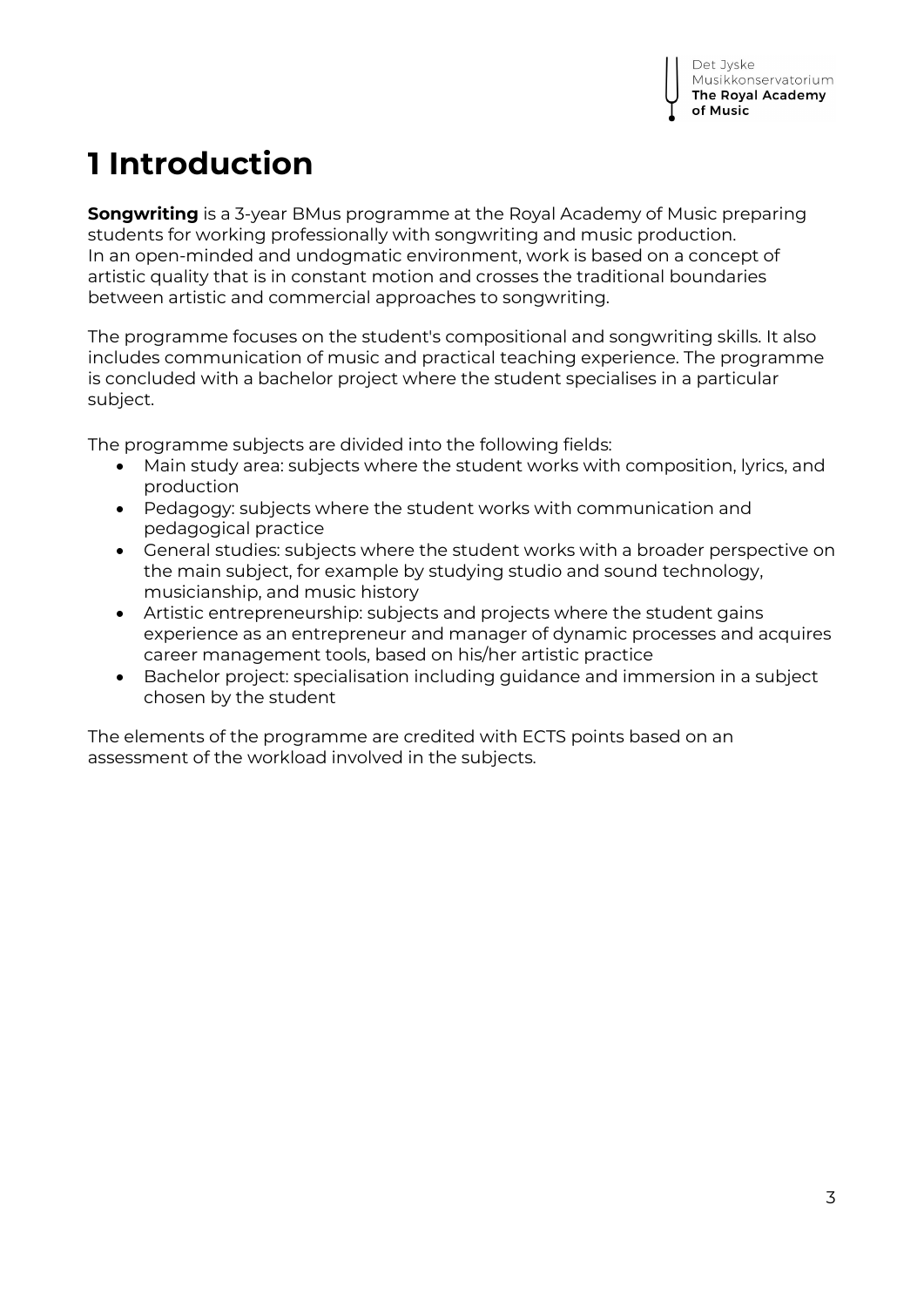# **2 Programme content, individual subjects, and examinations**

|                                                      | 1st | 2 <sub>nd</sub> | 3rd | 4th | 5th | 6th |       |
|------------------------------------------------------|-----|-----------------|-----|-----|-----|-----|-------|
|                                                      | sem | sem             | sem | sem | sem | sem | Total |
| Main study area                                      |     |                 |     |     |     |     |       |
| Songwriting (composition, lyrics,<br>and production) | 20  | 15              | 15  | 10  | 10  | 15  | 85    |
| Joint module (all programmes)                        | 5   |                 |     |     |     |     | 5     |
| Pedagogy                                             |     |                 |     |     |     |     |       |
| Communication                                        |     | 5               |     |     |     |     | 5     |
| Applied pedagogy                                     |     |                 | 5   |     |     |     | 5     |
| Training                                             |     |                 |     | 5   |     |     | 5     |
| General studies                                      |     |                 |     |     |     |     |       |
| Studio and sound engineering                         | 5   |                 |     |     |     |     | 5     |
| Performance and musicianship                         |     | 5               |     |     |     |     | 5     |
| Aesthetics and music history                         |     |                 | 5   |     |     |     |       |
| <b>Entrepreneurial studies</b>                       |     |                 | 5   | 5   | 5   |     | 15    |
| Electives                                            |     | 5               |     | 10  | 15  | 5   | 35    |
| Bachelor project                                     |     |                 |     |     |     | 10  | 10    |
| Total                                                | 30  | 30              | 30  | 30  | 30  | 30  | 180   |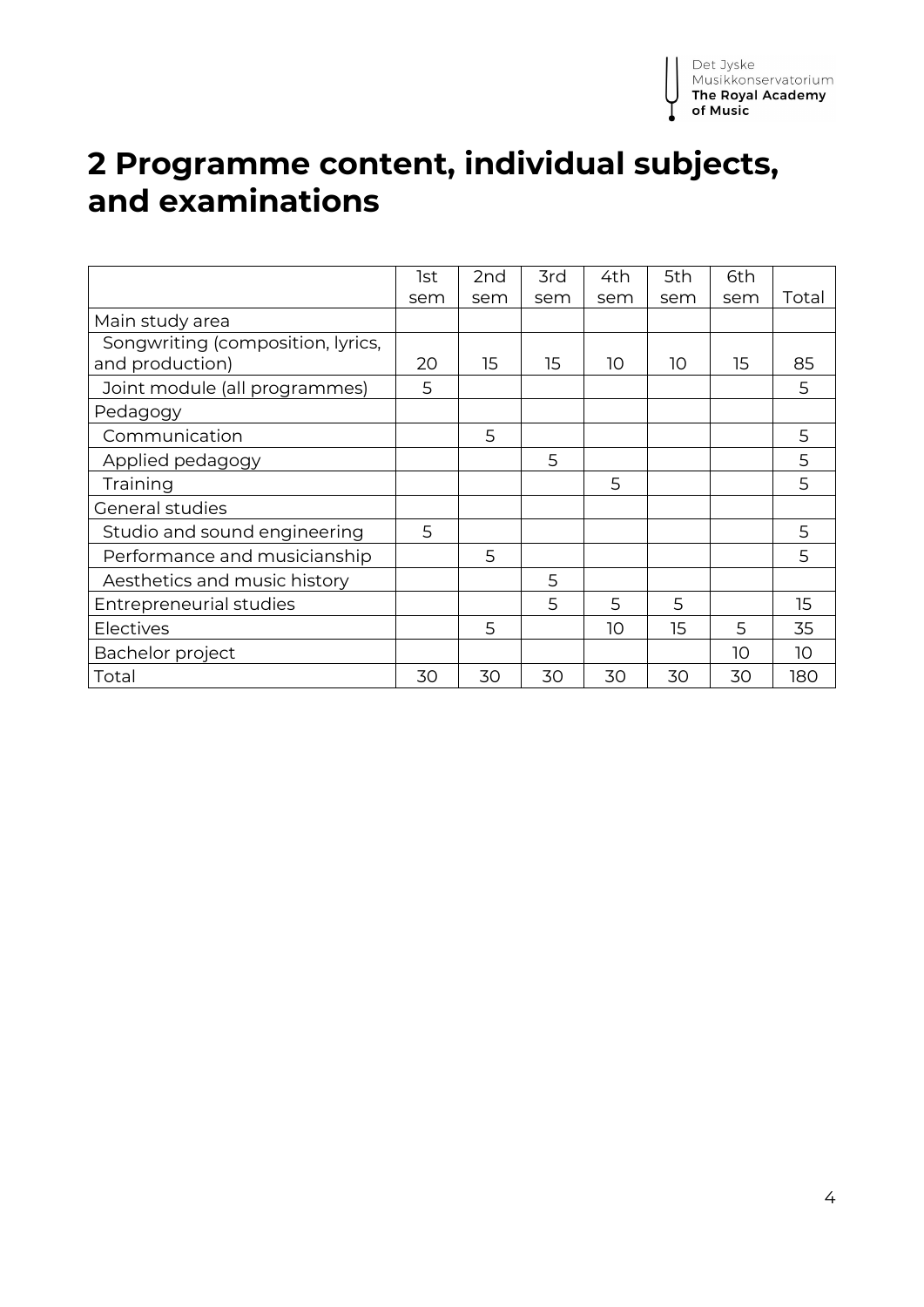# **2.1 Main study area**

# **2.1.1 Songwriting**

## **Objective**

Upon completion of the course, the student:

- Possesses musical and technical songwriting skills at a professional level
- Is conversant with the conventions of the main study area with a view to performing professionally
- Is able to reflect on practice and choice of methods in relation to his/her own artistic practice
- Has acquired and is able to use technical and musical skills and forms of expression in the songwriting field
- Is capable of making artistic choices and assessments
- Is able to communicate various forms of musical and artistic expression in a way that is relevant for a given target audience
- Is able to identify and handle artistic challenges in a creative, investigative, and analytical manner
- Can participate independently in various musical contexts
- Is able to identify and handle challenges in the field of music theory in an investigative and analytical manner
- Is able to identify his/her own learning needs and potential for creative development, and to prioritise and structure his/her time and work efforts in relation to these
- Is able to search for and acquire relevant knowledge
- Possesses knowledge of relevant methods for learning new material
- Is able to communicate in writing and verbally to peers and non-specialists

### **Content**

The Songwriting main study area is divided into the following subject fields: composition, lyrics, and production.

### *Composition*

Composition includes work on rhythm, harmony, arrangement, and melody. The student acquires practical and analytical skills within these subjects and gains practical experience with common composition methods within various traditions, commercial as well as experimental. Tuition includes individual work and co-writing, and it may include cross-disciplinary cooperation.

## *Lyrics*

Based on the student's work as a songwriter, tuition includes lyrics analysis and narrative tools. The subject focuses on the creative process and includes lyrics writing for the student's own songs and for other artists. It also includes critical reflection, feedback, and contextualisation. Tuition includes individual work and co-writing, and it may include cross-disciplinary cooperation. It also draws on relevant literature.

## *Production*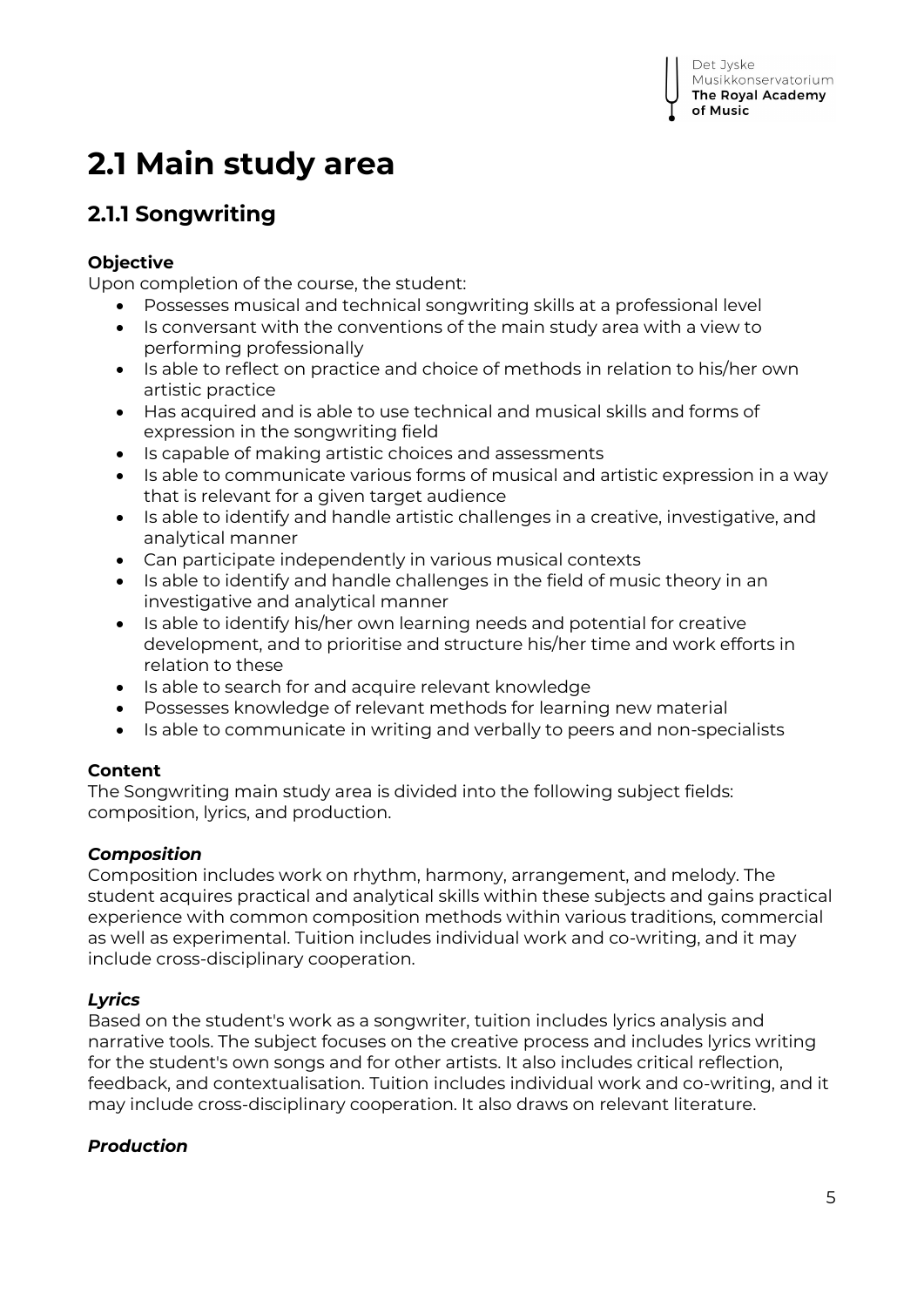

The subject includes the production of the student's own songs and those of others, and students are introduced to technical and analytical methods that make them familiar with production work within a variety of styles. Tuition requires that the student has his/her own DAW software (Digital Audio Workstation). In addition to practical and technical skills, tuition includes form, aesthetics, and critical reflection. It also draws on relevant literature.

### **Tuition and work formats**

Class tuition, joint classes, seminars, project weeks, and individual guidance

#### **Semesters**

1st to 6th semester

**Scope** 85 ECTS

### **Evaluation and examination regulations**

Semester projects

The 1st, 3rd, and 5th semesters are concluded with semester projects featuring joint evaluation by fellow students and teachers. Projects can be individual or group projects. If one or more works were written with others (co-writing), each student accounts for his/her part of the work.

3 selected songs written during the semester are handed in, along with a written reflection assignment reflecting the character of the songs.

The scope of the written assignment must be 1-3 pages excluding annexes (lyrics, scores, descriptions, etc.).

The assignment can include the following:

- Artistic and stylistic deliberations
- A reflection on the work processes
- Details of the student's own development process

Sound files must be in .mp3 or .aac format. Video materials (if any) must be handed in as active links.

The songs composed and the reflection assignment must be handed in by 30 November.

Presentations and evaluations are done in groups. The student prepares an oral presentation on the works submitted and the reflection assignment. The presentation is then evaluated orally by fellow students and teachers. As the programme progresses, the reflections provided in the written assignments are expected to be at a steadily higher level.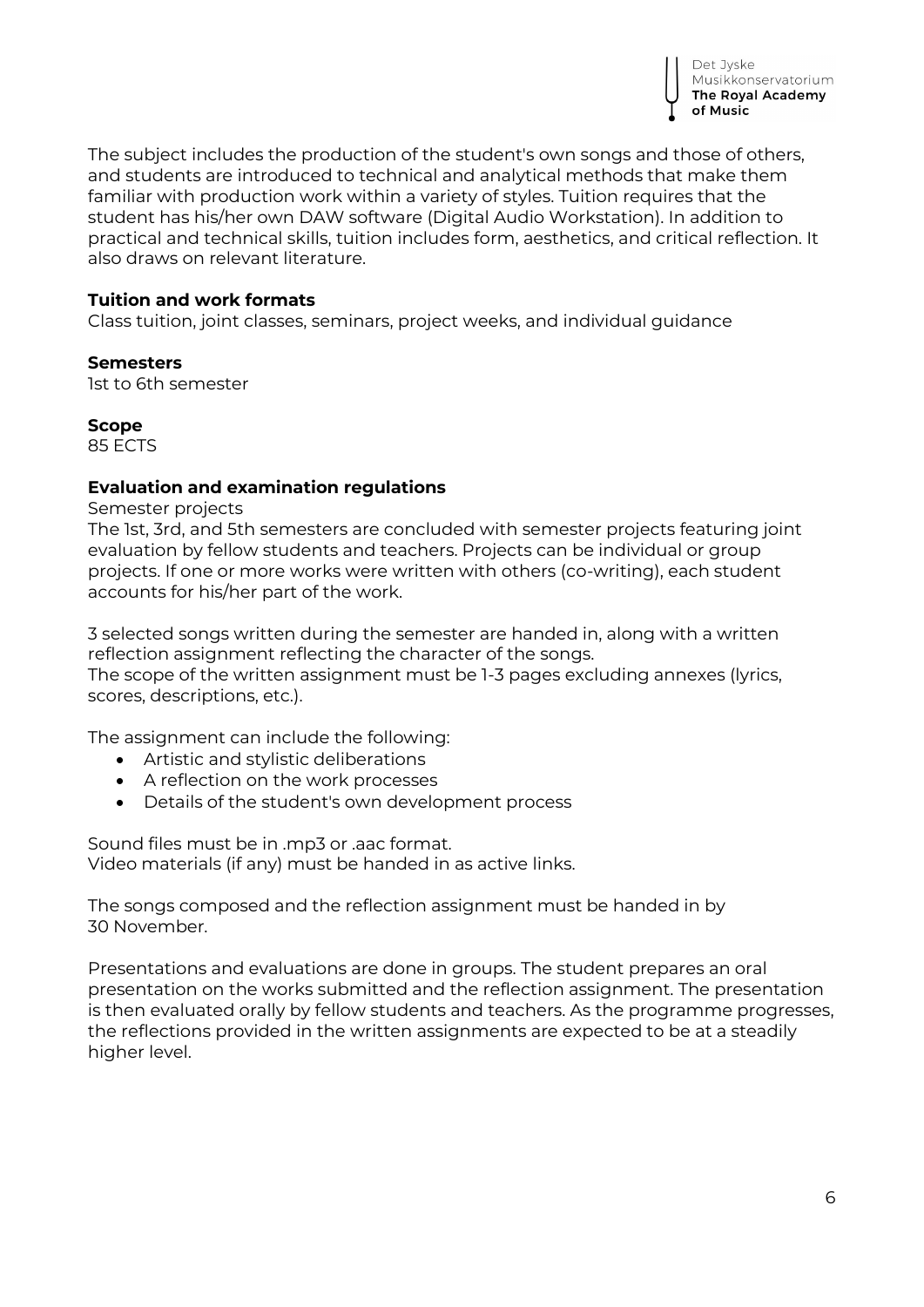### After the 2nd semester: 1st year evaluation

#### *Examination content*

The student hands in 4 songs composed on the 1st and 2nd semesters and a brief written reflection assignment.

The assignment must include the following:

- Artistic and stylistic deliberations
- A reflection on the work processes
- Details of the student's own development process
- A reflection on practice and choice of methods in relation to the student's own artistic practice

Requirements and specifications:

The written reflection assignment must be 3-4 pages long excluding annexes (lyrics, scores, descriptions, etc.). Sound files must be in .mp3 or .aac format.

Video materials (if any) must be handed in as active links.

If one or more works were written with others (co-writing), each student must account for his/her part of the work.

### *Examination format*

Oral examination.

The student prepares a 10-minute presentation covering at least one of the works handed in, chosen by the student. The rest of the examination takes the form of an interview (10 minutes).

Deliberation: 10 minutes

Total duration including deliberation: 30 minutes

The songs composed must be handed in by 1 May.

### *Marking and evaluation*

Internal marking. Pass/fail.

The assessment must reflect whether the overall objectives of the programme are expected to be achievable for the subject over the first three years of study.

#### After the 6th semester: examination

*Examination content*

The student hands in 5 selected songs created on the 3rd to 6th semesters and a written reflection assignment reflecting on the character of the songs.

The written assignment may include the following:

- Artistic and stylistic deliberations in relation to the work with composition, lyrics, and production
- A reflection on practice and choice of methods in relation to the student's own artistic practice
- Details of the student's own development process
- A reflection on the context and audience of the song

Requirements and specifications: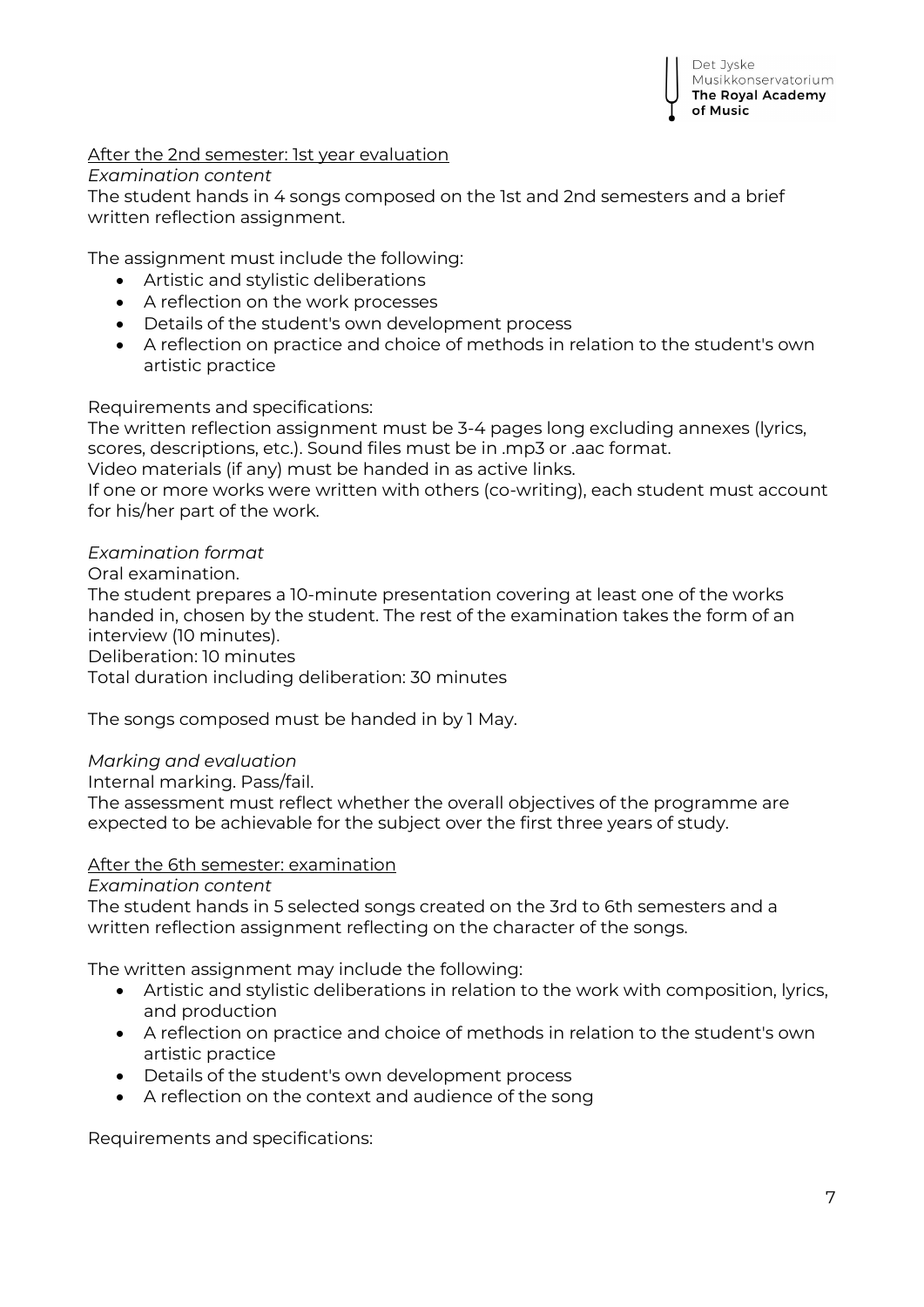

The written reflection assignment must be 4-6 pages long excluding annexes (lyrics, scores, descriptions, etc.). Sound files must be in .mp3 or .aac format.

Video materials (if any) must be handed in as active links.

If one or more works were written with others (co-writing), each student must account for his/her part of the work.

*Examination format* Oral examination. The student prepares a 20-minute presentation. Interview: 15 minutes Deliberation and statement: 20 minutes Total duration including deliberation: 55 minutes

The works composed must be handed in by 1 May.

#### *Marking and evaluation*

External marking. Grade and a short written statement.

The evaluation is one overall grade for the works handed in, the reflection assignment, and the oral presentation, and it must reflect the extent to which the objectives have been achieved.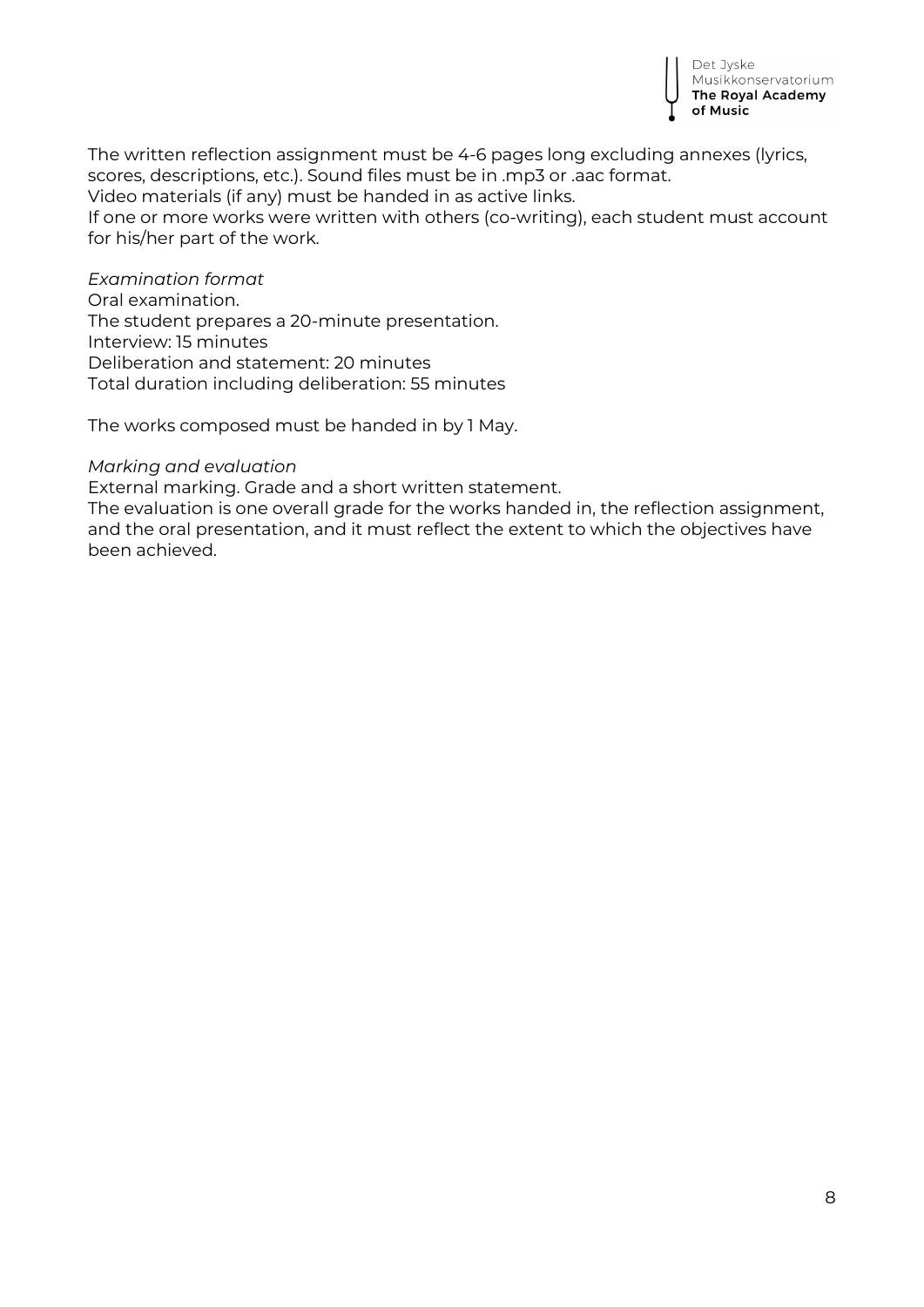## **2.1.2 Joint module**

### **Objective**

Upon completion of the course, the student:

- Is capable of making artistic choices and assessments
- Is able to search for and acquire relevant information
- Can participate independently in cooperation with fellow professionals

### **Content**

Tuition may include the following themes:

- Study technique
- An overview of music history
- Critical reflection
- Knowledge of artistic citizenship
- Knowledge of the Academy as a place of study, including digital platforms
- Musical interventions
- Co-creation projects
- An introduction to artistic entrepreneurship

### **Tuition and work formats**

Class tuition and group work

#### **Semesters**

1st semester

#### **Scope**

5 ECTS

### **Evaluation and examination regulations**

Certificate with the evaluation Approved/Not approved. This certifies that the objectives have been achieved at a level at least corresponding to a Pass, and that current attendance rules have been followed.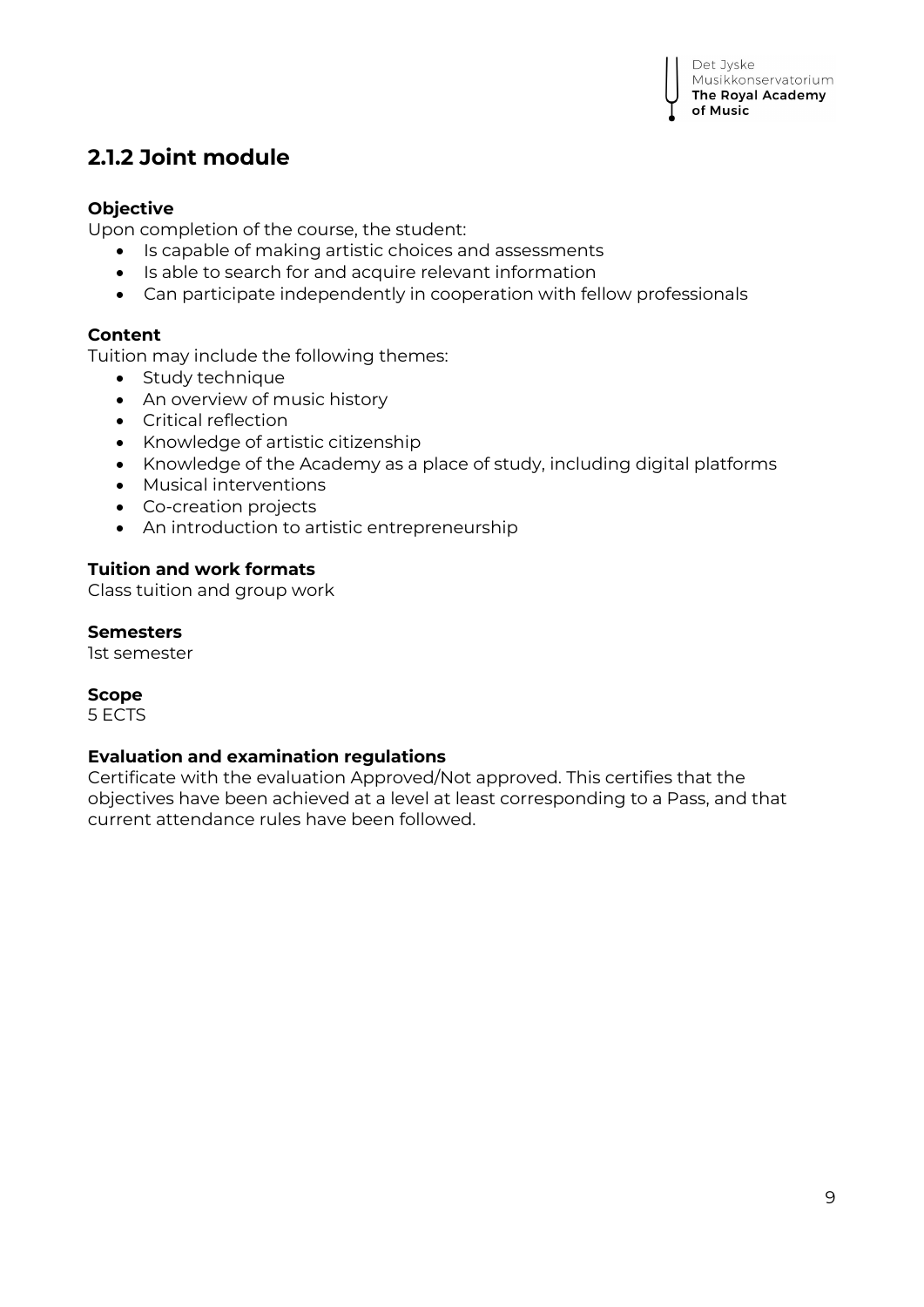# **2.2 Pedagogy**

## **2.2.1 Communication**

### **Objective**

Upon completion of the course, the student:

- Is able to communicate verbally and musically with peers, pupils and other nonspecialists
- Is able to reflect on his/her practice and choice of methods in relation to communication situations
- Is able to formulate his/her knowledge about concepts, trends, and positions within songwriting
- Has acquired relevant communication tools
- Understands the relation between artist, recipient/audience, and work

### **Content**

Developing the student's general understanding of the subject and communicative ability.

Tuition includes various songwriting disciplines (composition, lyrics, and production) as well as communicating existing music and optionally the student's compositions.

Tuition may take the form of practical exercises, theoretical presentations, and discussions drawing on relevant literature on subjects such as rhetoric, psychology, etc. The subject includes the development of brief tuition courses where the student leads and teaches joint songwriting classes.

### **Tuition and work formats**

Class tuition

### **Semesters**

2nd semester

### **Scope**

5 ECTS

### **Evaluation and examination regulations**

Certificate with the evaluation Approved/Not approved. This certifies that the objectives have been achieved at a level at least corresponding to a Pass, and that current attendance rules have been followed.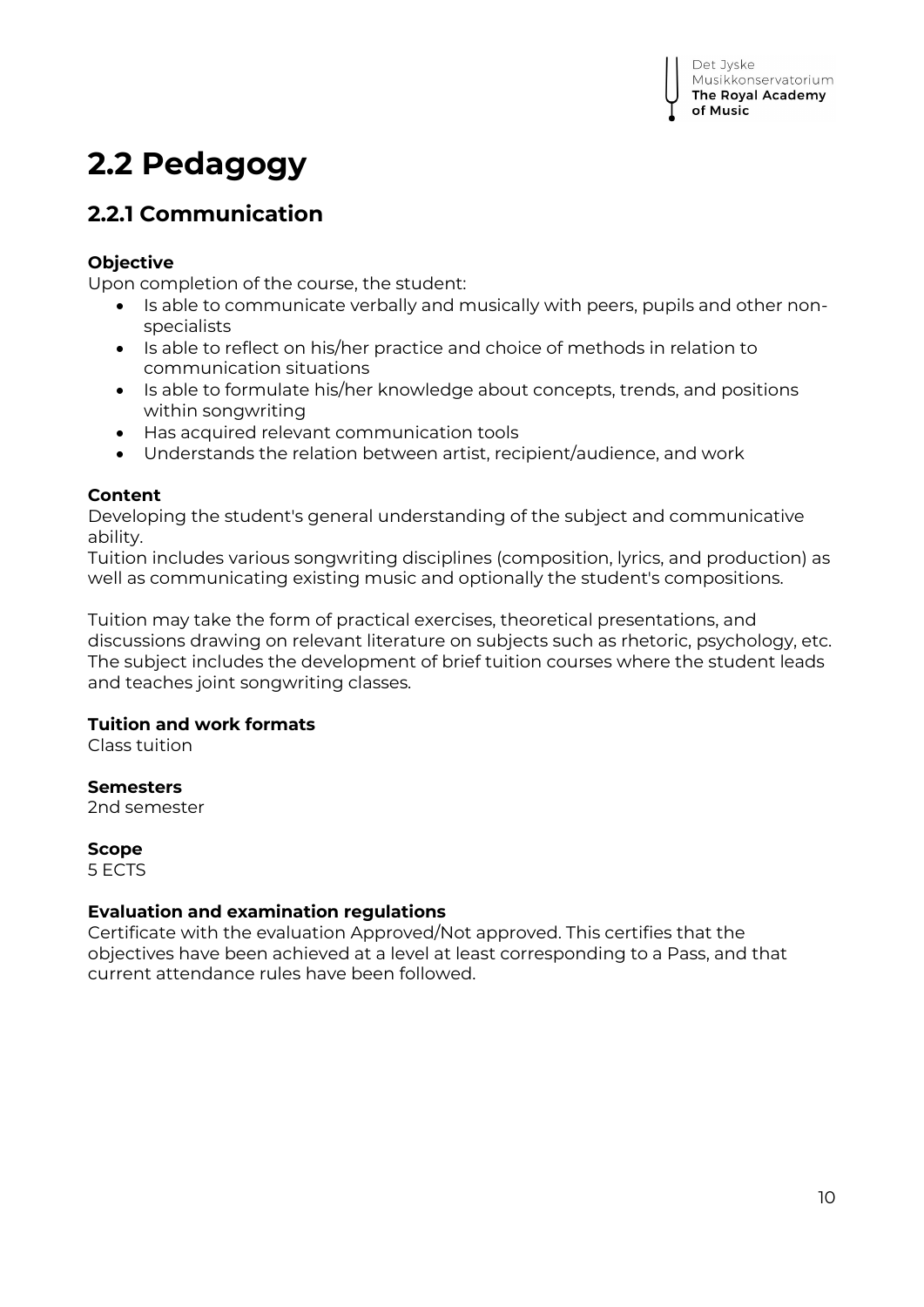## **2.2.2 Pedagogical practice**

### **Objective**

Upon completion of the course, the student:

- Possesses elementary knowledge of relevant pedagogical concepts, theories, and methods
- Is able to reflect on practice and choice of methods in relation to teaching and communication situations
- Possesses elementary songwriting tuition skills
- Is able to create and arrange a pedagogical course with a suitable progression
- Is able to independently participate in and lead cooperation with peers and nonspecialists
- Is able to identify and handle pedagogical challenges in a creative, investigative, and analytical manner
- Is able to identify his/her own learning needs and potential for artistic development in the field of pedagogy, and to prioritise and structure his/her time and work efforts in relation to organisation of teaching courses

### **Content**

Development of the student's ability to communicate and teach songwriting. Tuition includes various subject areas within songwriting, including composition, lyrics, and/or music production. The subject includes planning and executing tuition courses during which pupils compose and write songs, communicating existing music through presentations and practical exercises, and studying practical and theoretical methods for planning and evaluating composition tuition.

Tuition takes the form of practical exercises and discussions and draws on relevant literature.

The subject includes a training course at a Danish folk high school or a similar training location and requires that students stay at the school.

Over a 2-week period, students carry out songwriting tuition in groups. The supervisor watches the tuition, either on location or via film recordings, and evaluates the students as a group and individually.

In addition, students receive guidance from a teacher at the training location. The course is concluded by a thorough evaluation.

No later than 14 days prior to the examination, students must hand in an assignment including a report about the course as well as a description of the methods, theories, or similar that the student has tried out in practice after becoming acquainted with them during theory classes.

The assignment (scope: 8-10 pages) must include the following:

- Objective
- A short presentation of the training course
- A reflection on the learning outcome for the pupils in relation to the student's pedagogical practice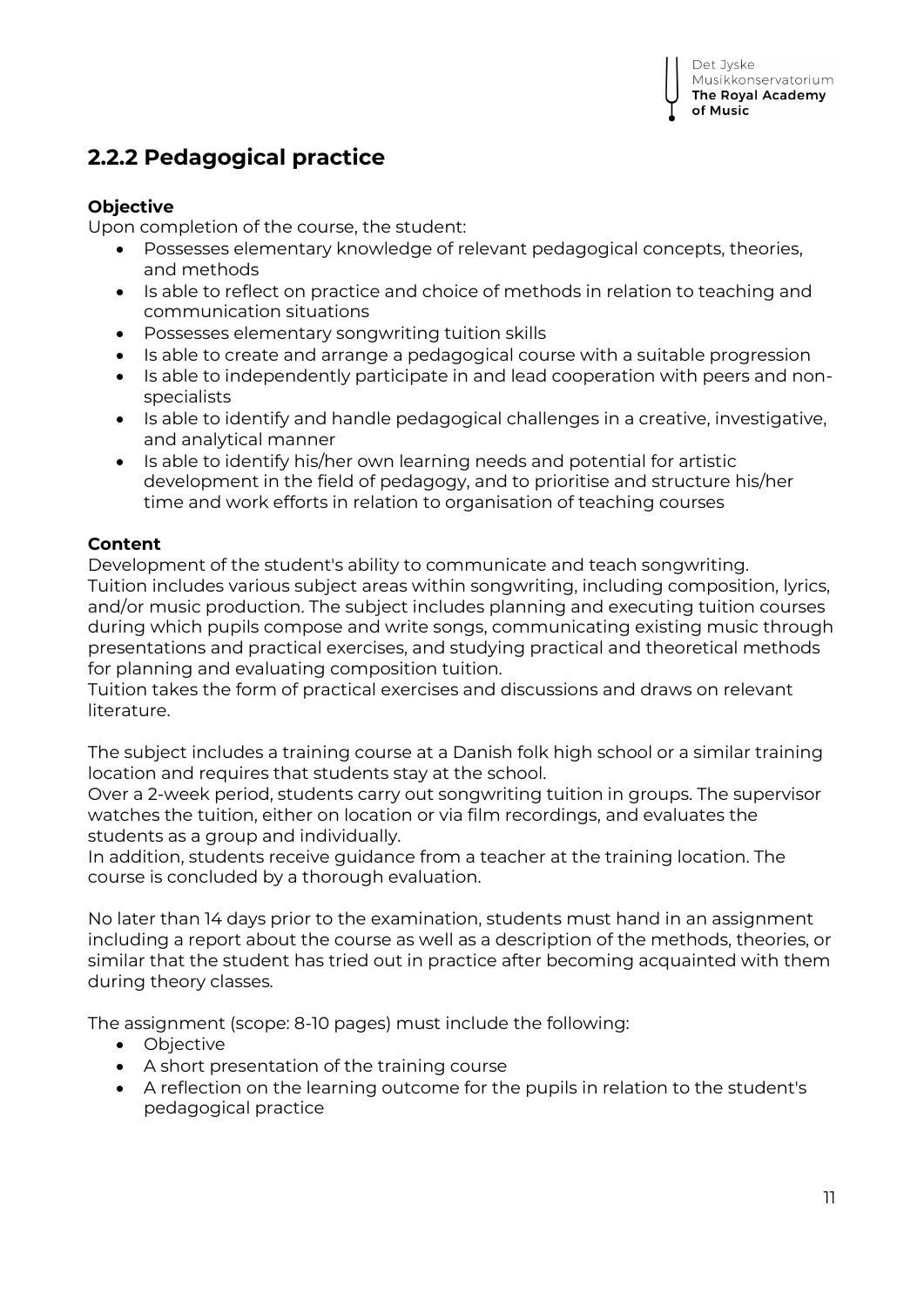

- An account of selected pedagogical concepts, theories, and/or methods that the student has tested during the training course, and a reflection on his/her experience with this
- A list of material covered on the training course
- Examples of tuition materials
- Audio examples of pupil works created during the course may be included

### **Tuition and work formats**

Class tuition

**Semesters**  3rd semester

**Scope** 5 ECTS

### **Evaluation and examination regulations**

*Examination format* Written assignment and oral examination Written 8-10-page assignment (see above)

The assignment must be handed in by the deadline communicated by the Study Administration, but no later than 14 days prior to the examination.

Oral examination:

The student gives a 10-minute presentation, after which the examination takes the form of a 10-minute dialogue between student, examiner, and teacher. This is followed by 10 minutes of deliberation.

Total duration including deliberation: 30 minutes

*Marking and evaluation*

External marking. Grade.

The assessment must reflect to what extent the objectives have been achieved.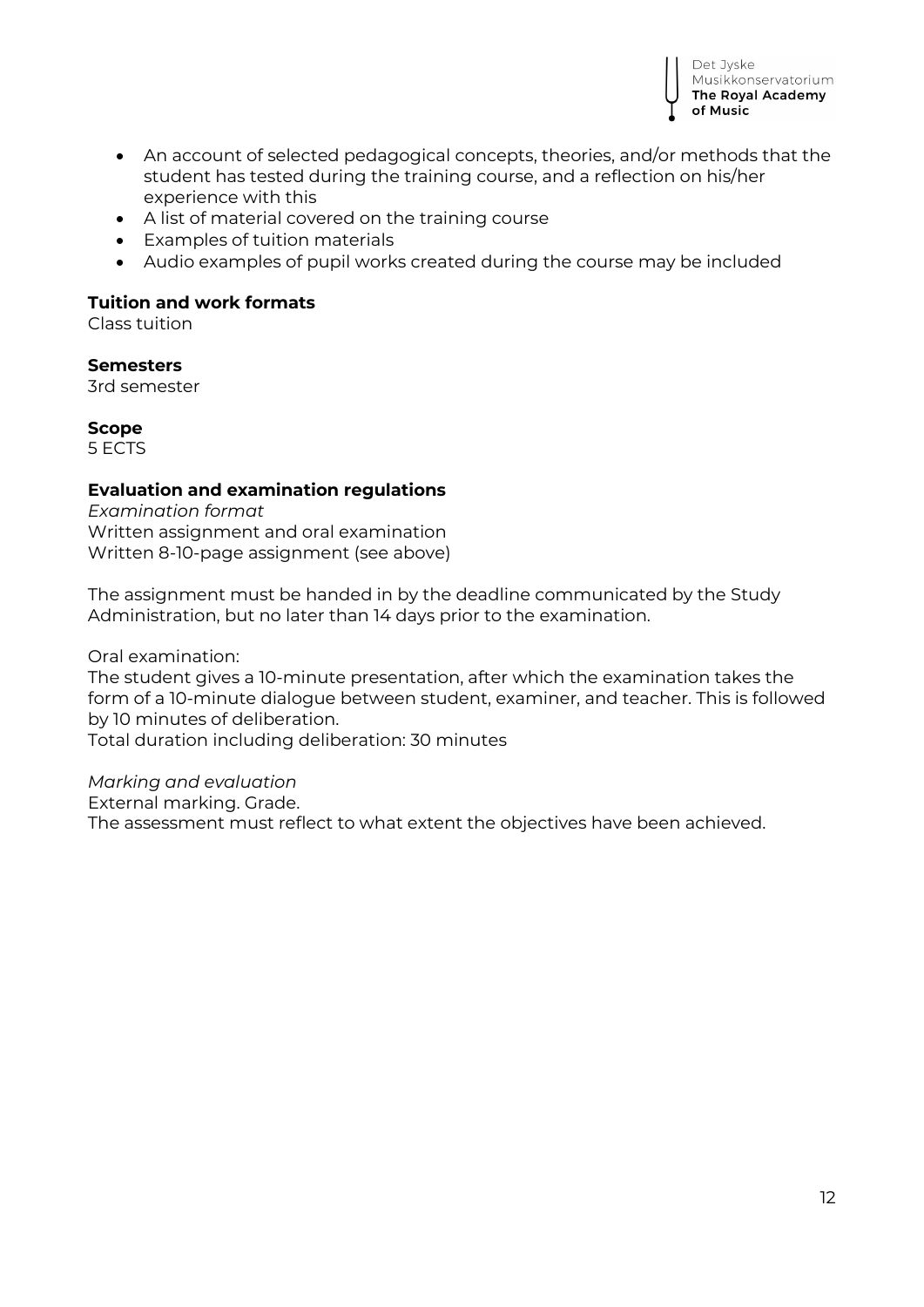## **2.2.3 Teaching practice**

### **Objective**

Upon completion of the course, the student:

- Is able to create and arrange a pedagogical course with a suitable progression
- Is able to reflect on his/her practice and choice of methods in relation to the training course
- Is able to communicate verbally and musically with pupils and other nonspecialists
- Is able to identify and handle pedagogical challenges in a creative, investigative, and analytical manner

### **Content**

The student teaches songwriting to a single pupil or a small class. The course lasts a minimum of 8 weeks with lessons of a least 50 minutes. The course may, at the student's discretion, be executed at e.g. a music school, a municipal school, a company, or elsewhere. The objective is to execute a continued training course over an extended period of time.

Before the beginning of the training course, the student works on defining objectives, arranging the course, and preparing concrete tuition materials supervised by the teacher.

It is the student's responsibility to find a suitable training location in cooperation with the teacher.

### **Tuition and work formats**

Class tuition and individual guidance.

### **Semesters**

4th semester

**Scope**

5 ECTS

### **Evaluation and examination regulations**

*Examination content* Written report and oral examination

The report (5-8 pages excluding annexes) must include the following:

- Objective
- A short presentation of the course
- A reflection on the learning outcome for the pupils, and the student's pedagogical practice
- A list of material covered
- Examples of tuition materials
- Audio examples of pupil works created during the course can be included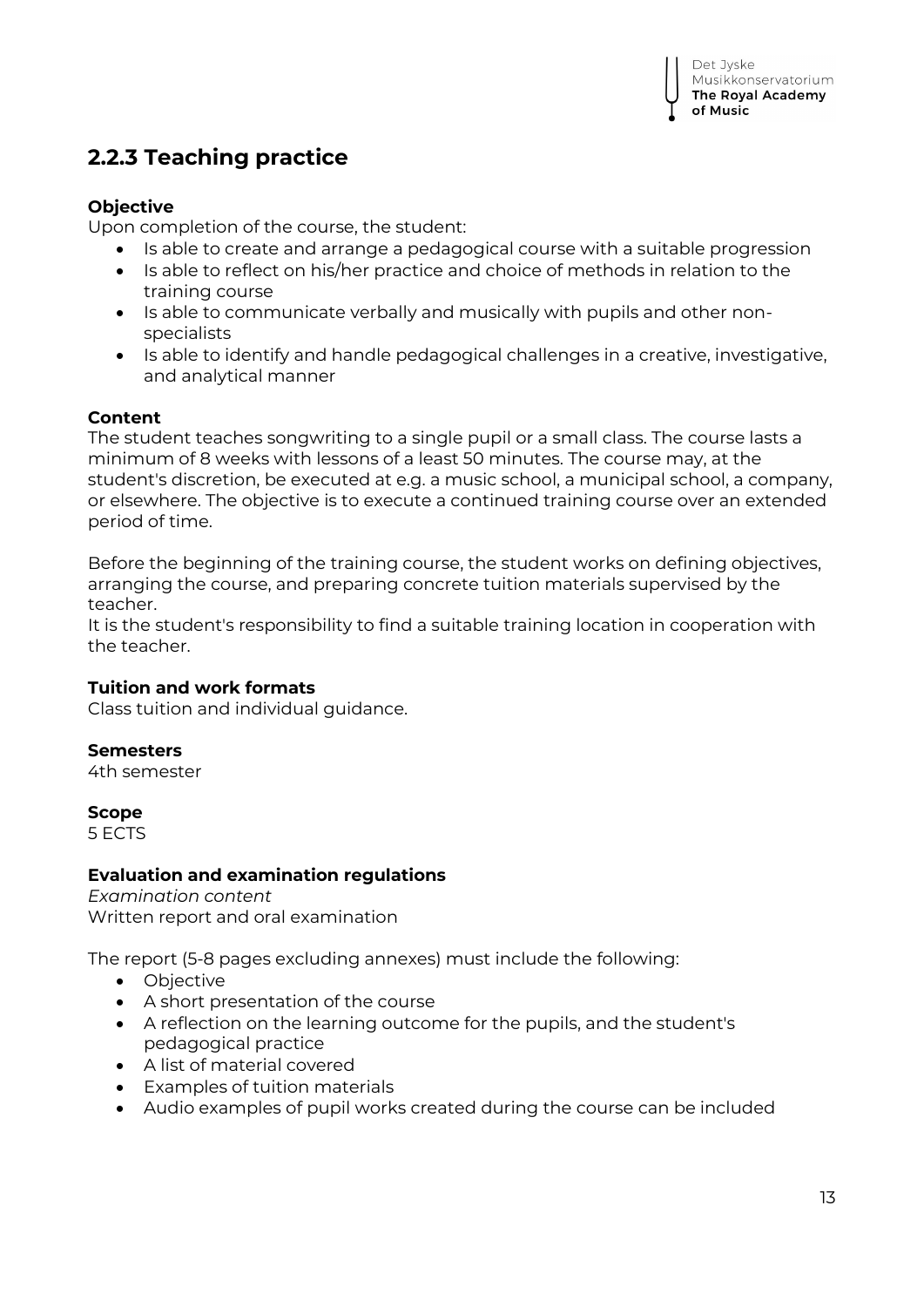

The report must be handed in by the deadline communicated by the studies office, but no later than 14 days prior to the examination.

*Examination format* Written report and practical test. Tuition demonstration during a 45-minute lesson. Interview: 15 minutes. After the tuition demonstration, the student comments on the training course and the lesson and answers questions from the examiners. Deliberation: 15 minutes Total duration including deliberation: 75 minutes

*Marking and evaluation* Internal marking. Grade. The assessment must reflect to what extent the objectives of the discipline have been achieved.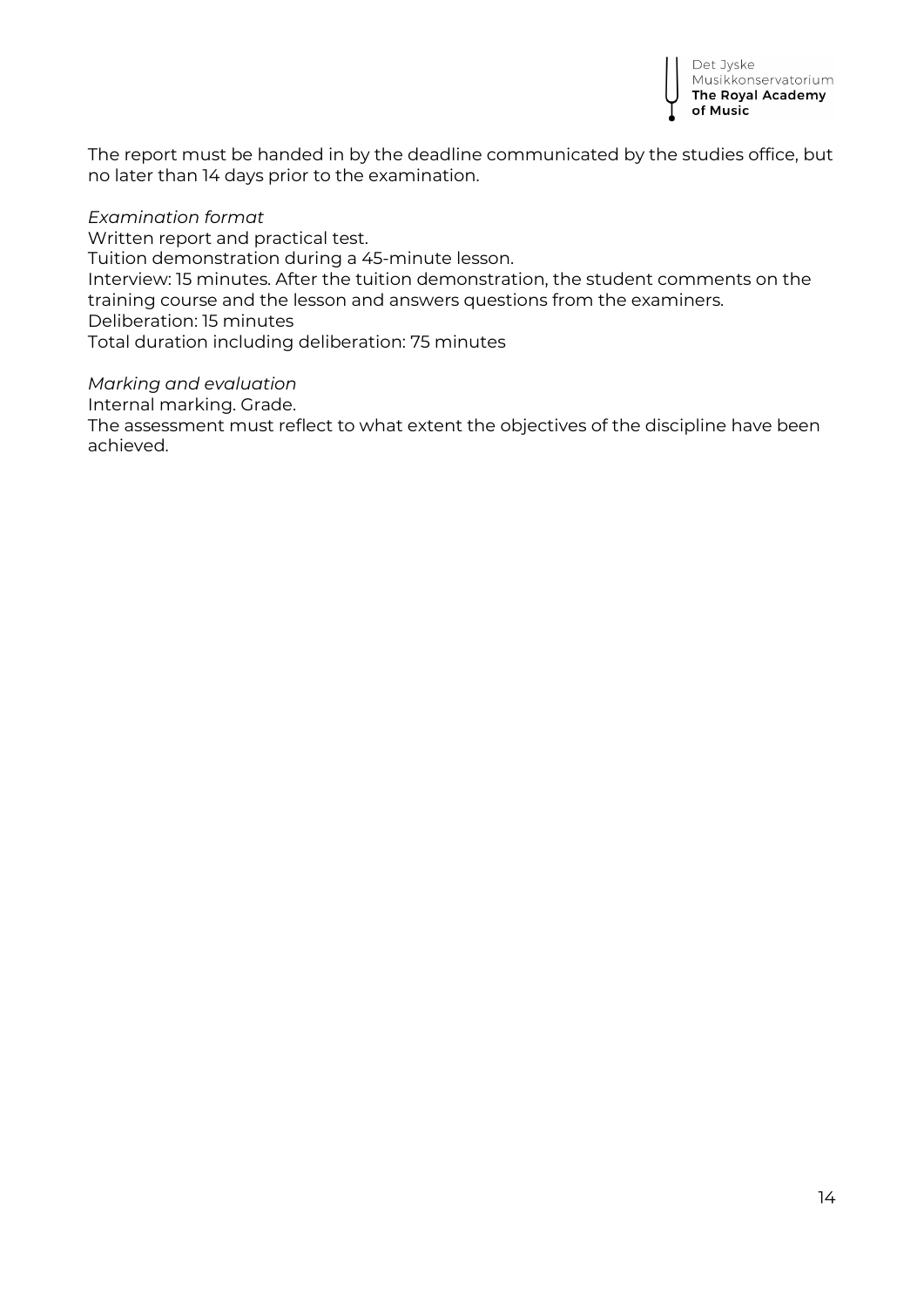# **2.3 General studies**

## **2.3.1 Studio and sound technology**

### **Objective**

Upon completion of the course, the student:

- Possesses elementary knowledge of technical practice, methods, and theory within studio and sound technology
- Has acquired and is able to use technical skills within studio and sound technology
- Is able to identify his/her own learning needs and potential for creative development within studio and sound technology
- Is conversant with the uses of studio and sound technology in an artistic context and has acquired practical experience in this field

### **Content**

Among other things, tuition includes an elementary introduction to the following: Developing basic student theoretical knowledge of, and experience with, sound technology.

Studio set-ups, microphone technique, sound formats, and an introduction to hardware and software.

Practical exercises.

### **Tuition and work formats**

Class tuition

### **Semesters**

1st semester

#### **Scope**

5 ECTS

#### **Evaluation and examination regulations**

Certificate with the evaluation Approved/Not approved. This certifies that the objectives have been achieved at a level at least corresponding to a Pass, and that current attendance rules have been followed.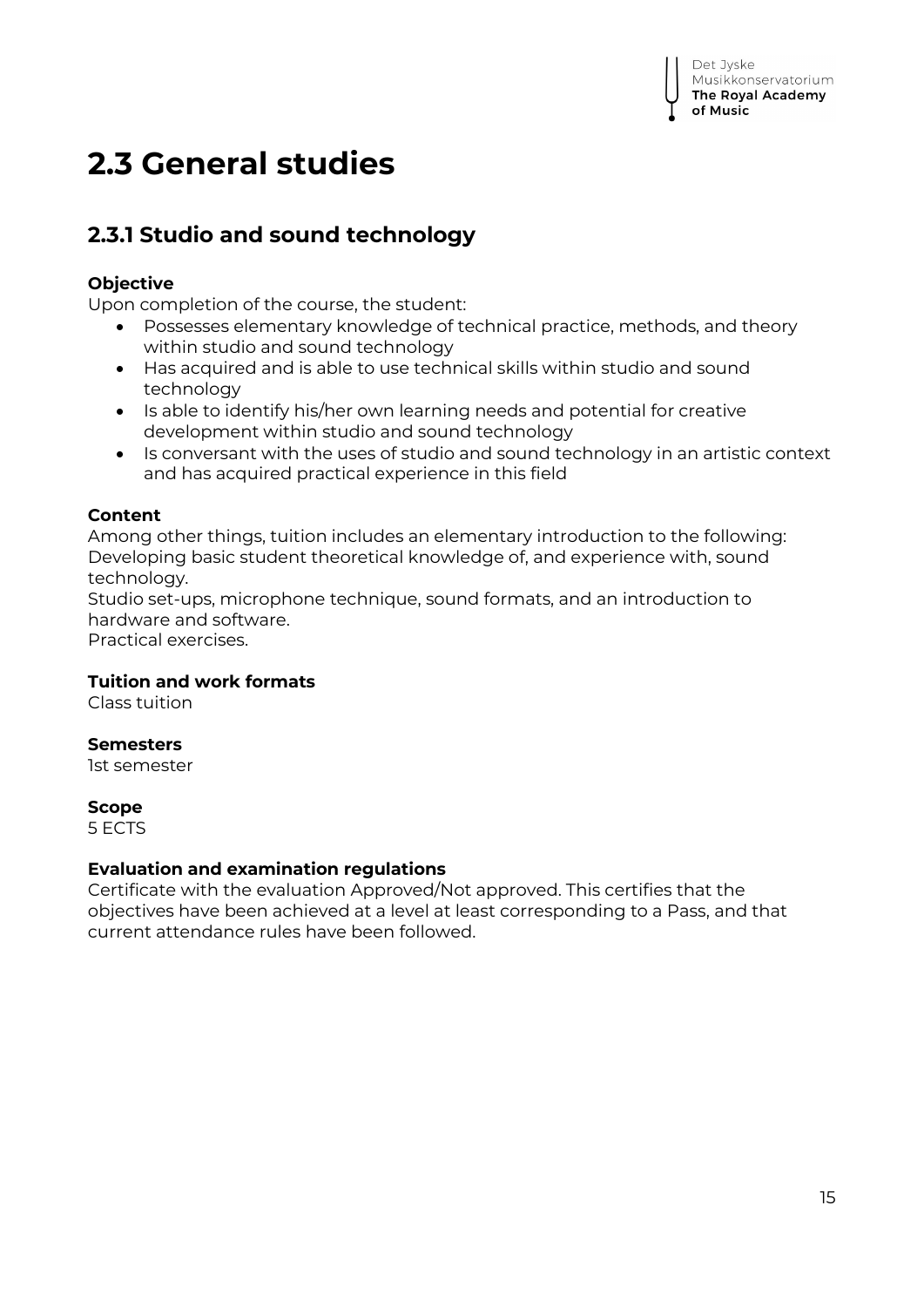# **2.3.2 Performance and musicianship**

## **Objective**

Upon completion of the course, the student:

- Can participate independently and constructively in various musical contexts
- Is aware of physical mechanisms in relation to stage performances and artistic presentations
- Is conversant with exercises and physical methods for working with his/her body and breathing in connection with issues such as stage fright, presence, and communicating his/her own music
- Has developed his/her arrangement skills through practical experience on various instruments and electronic set-ups, synthesizers, and DAWs (Digital Audio Workstation)
- Has gained experience with ensemble playing and working in a band context
- Possesses knowledge of relevant methods for acquiring further skills on instruments and set-ups
- Is able to make artistically relevant choices and assessments
- Is able to identify his/her own learning needs and potential for creative development, and to prioritise and structure his/her time and work efforts in relation to these

### **Content**

Tuition includes a general practical introduction to the use of various instruments including arrangement and musical interaction, often in relation to the student's own compositions. The subject also includes exercises in communication, presence, and general stage performance. The semester is concluded with a concert and subsequent oral evaluation from the teacher.

## **Tuition and work formats**

Class tuition

### **Semesters**

2nd semester

### **Scope**

5 ECTS

### **Evaluation and examination regulations**

Certificate with the evaluation Approved/Not approved.

This certifies that the objectives have been achieved at a level at least corresponding to a Pass, and that current attendance rules have been followed.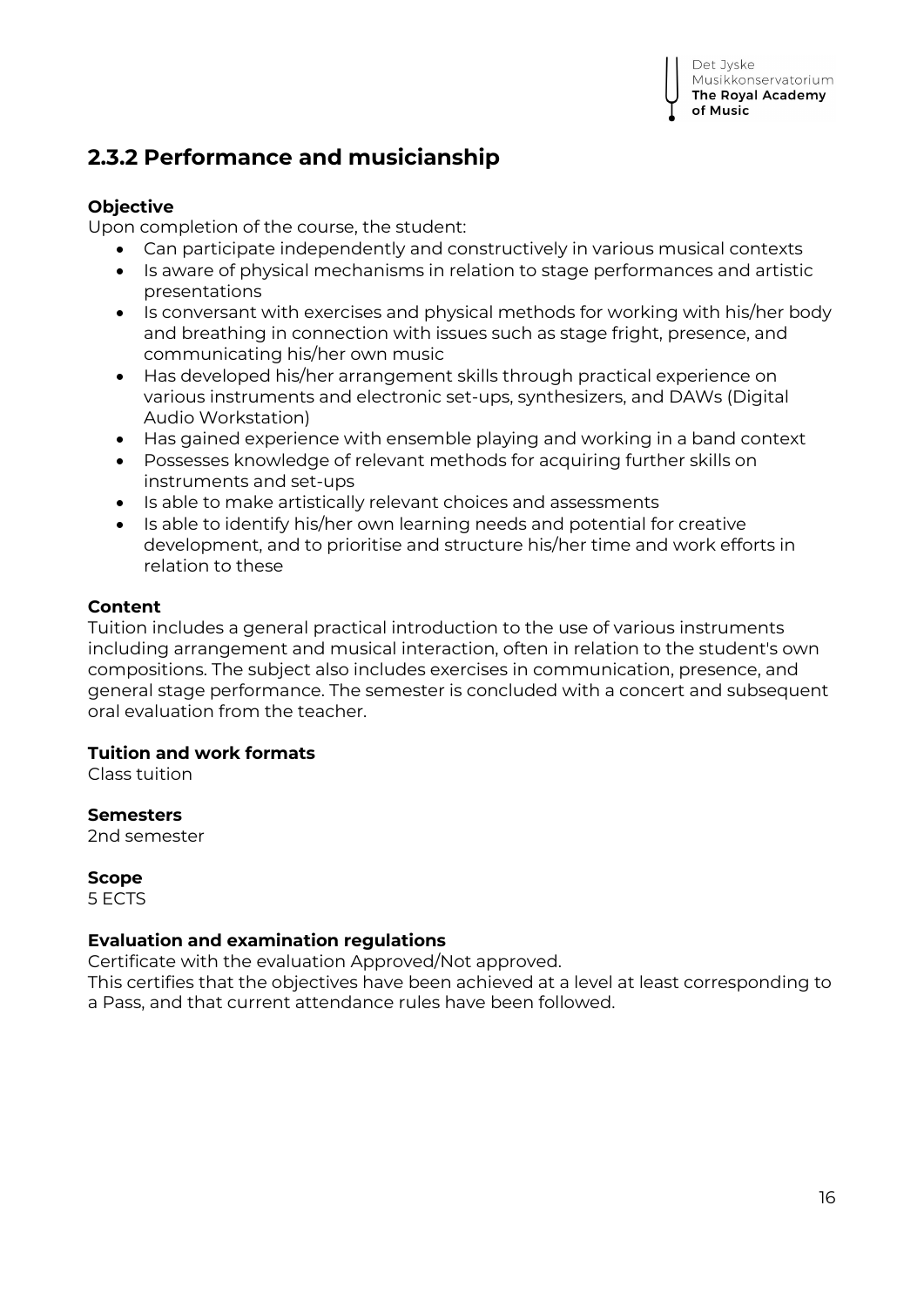Det Jyske Musikkonservatorium The Royal Academy of Music

## **2.3.3 Aesthetics and music history**

### **Objective**

Upon completion of the course, the student:

- Understands and is able to reflect on general terms and concepts from aesthetics and music history.
- Understands the relation between artist, recipient/audience, and work
- Is able to reflect on his/her musical practice in relation to the recipient/audience
- Can apply various critical and analytical approaches to music and musical practice, and assess and reflect on his/her musical practice in this connection
- Is able to search for and acquire relevant information
- Is able to communicate in writing and verbally to peers and non-specialists
- Can participate in musical interaction and cross-disciplinary cooperation based on his/her knowledge of music history

### **Content**

Selected periods of music history and/or stylistic phenomena are covered from a culture historical and societal perspective. Auditive analysis from a historical and composition/songwriting related angle is emphasised. The student works with practical composition exercises related to selected subjects as well as perspectives on the student's work as a songwriter in relation to aesthetics and music history.

### **Tuition and work formats**

Class tuition

### **Semesters**

3rd semester

### **Scope**

5 ECTS

### **Evaluation and examination regulations**

*Examination content* Written assignment and oral examination

8-10-page written assignment that forms the basis of an oral presentation of the subject.

Oral examination: 30 minutes. Deliberation: 10 minutes The oral examination includes music written based on the period of music history/stylistic phenomenon that the assignment deals with. Total duration including deliberation: 40 minutes

*Marking and evaluation* Internal marking. Grade.

The assessment must reflect to what extent the objectives have been achieved.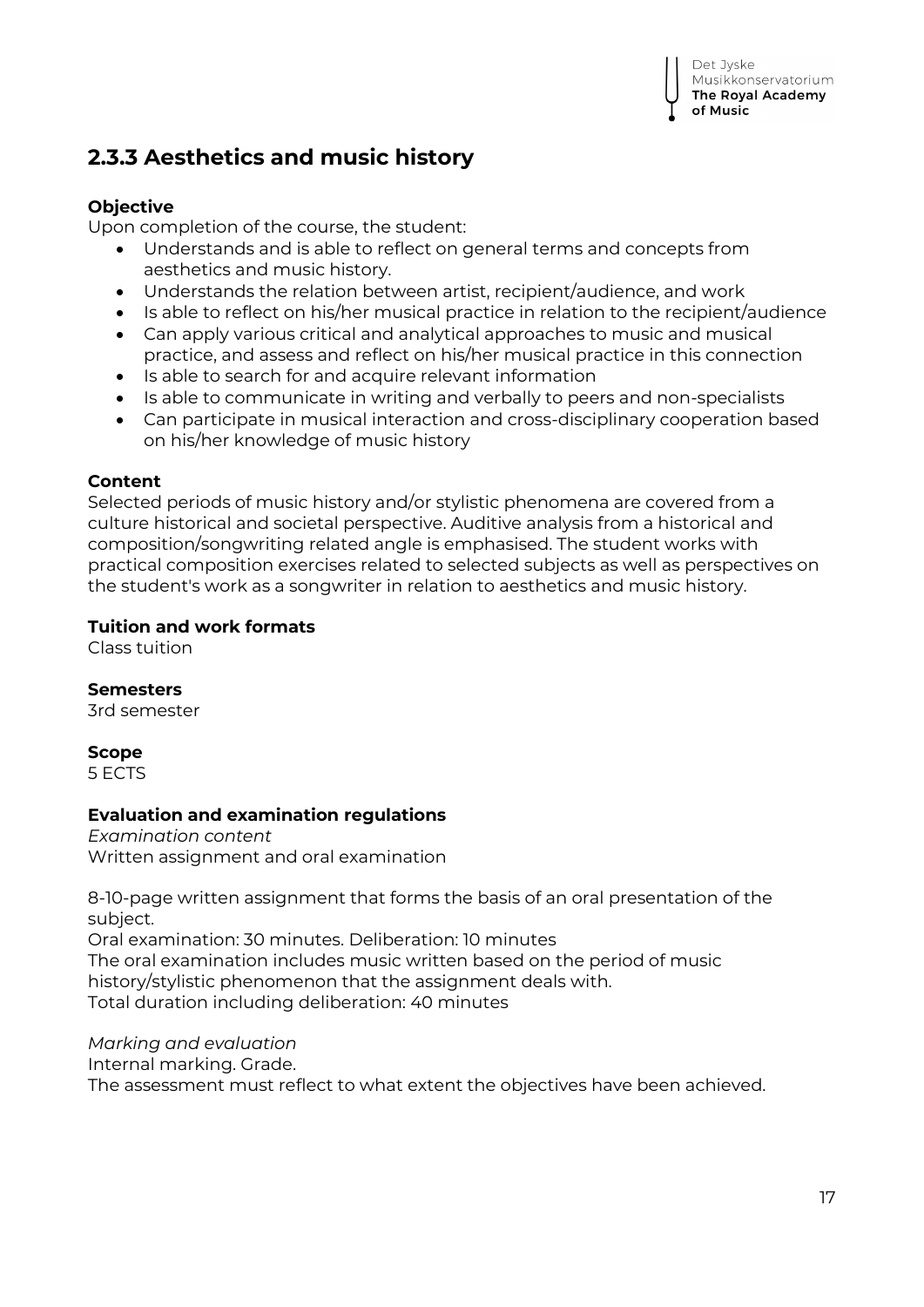# **2.4 Artistic entrepreneurship**

## **Objective**

Upon completion of the course, the student:

- Possesses elementary knowledge of the music industry and culture in a modern, globalised world
- Understands and is able to reflect on artistic practice and the relations between the music industry and various players in the cultural sphere
- Is able to create programmes and communicate with a view to employment in music
- Is able to appraise challenges and issues in relation to his/her own career
- Is able to work in a creative, investigative, and analytical manner in relation to the music industry and culture in a globalised world
- Is able to act with integrity in various professional contexts and participate in relevant cross-disciplinary cooperation

## **Content**

Tuition on the individual semesters may include the following:

- Self-management
- Critical reflection
- Networking
- $\bullet$  Internal communication, e.g. dialogic communication
- External communication, e.g. press releases, social media, and elevator speeches
- Planning and execution of training courses
- Development of ideas
- Project management
- Fund raising
- Planning and execution of a joint class project
- Cross-disciplinary artistic collaboration
- Artistic citizenship

3rd and 4th semesters are concluded with a written or oral presentation. This can be either a short written assignment (2 to 4 pages) or an oral presentation during class. The assignments are defined by the teacher at the beginning of the semester.

## **Scope**

15 ECTS

## **Tuition and work formats**

Class tuition and seminars plus individual guidance

## **Semesters**

3rd to 5th semester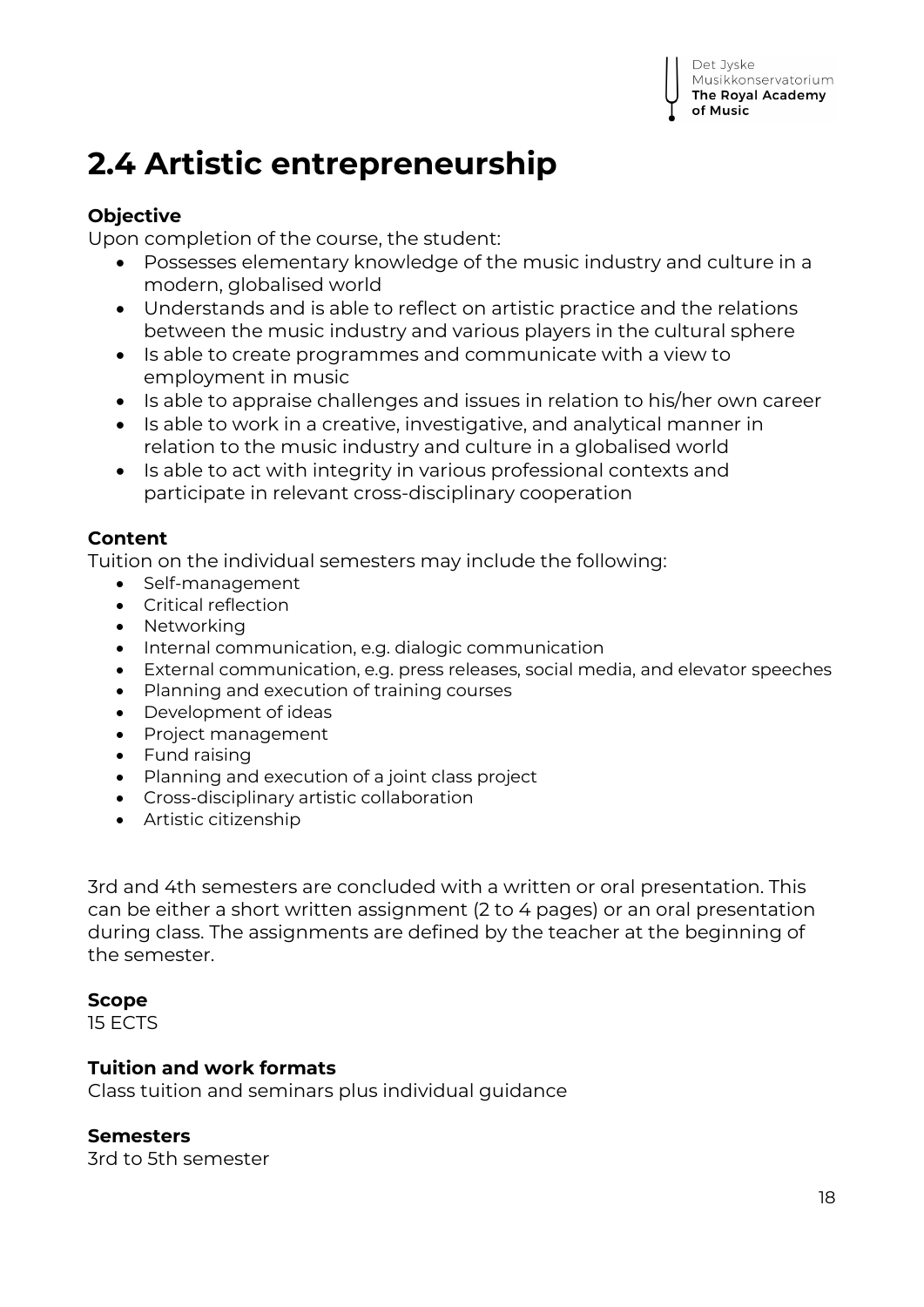### **Evaluation and examination regulations**

*Examination format*

Oral examination (20 minutes) based on the examination assignment. The assignment must be handed in by the date communicated by the Study Administration.

Scope of the examination assignment: 5-7 pages excluding annexes. The examination assignment must provide a perspective on central issues pertaining to the subject with relevant literature (theory and/or method) as well as a reflection on the student's practical experience with entrepreneurship.

The oral examination elaborates on the assignment, and the student reflects on his/her professional and personal development.

Total duration including deliberation: 35 minutes

*Marking and evaluation*

Internal marking. Grade.

The assessment must reflect to what extent the objectives of the subject have been achieved.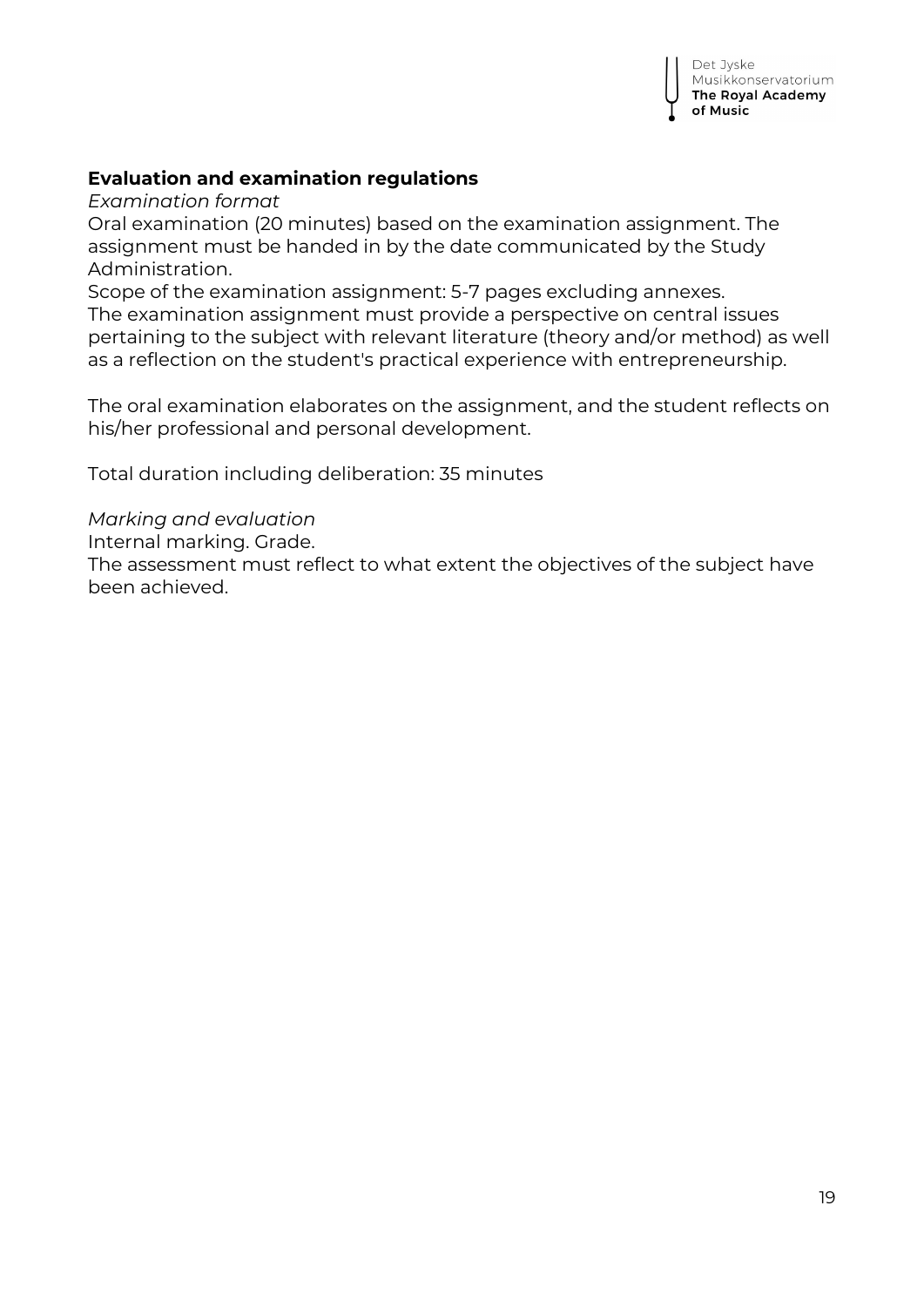# **2.5 Electives**

Every year, the Academy offers a number of electives within the study areas described in the curriculum. The main focus is on the main study area and the pedagogical area. Out of the total of 35 ECTS to be earned from electives on the BMus programme, at least 15 ECTS must be related to the main study area, and at least 15 ECTS must be related to the pedagogical area.

### **Content and objectives**

The content and related objectives of the electives are stated in the descriptions of each elective.

### **Tuition and work formats**

Electives are primarily executed as class tuition. Where relevant, however, other options are possible; this will be stated in the description of each elective.

### **Semesters and scope**

2nd semester – 5 ECTS 4th semester – 10 ECTS 5th semester – 15 ECTS 6th semester – 5 ECTS Electives can correspond to 5 or 10 ECTS. This will be stated in the description of each elective.

### **Evaluation and examination regulations**

Certificate with the evaluation Approved/Not approved. This certifies that the objectives have been achieved at a level at least corresponding to a Pass, and that current attendance rules have been followed.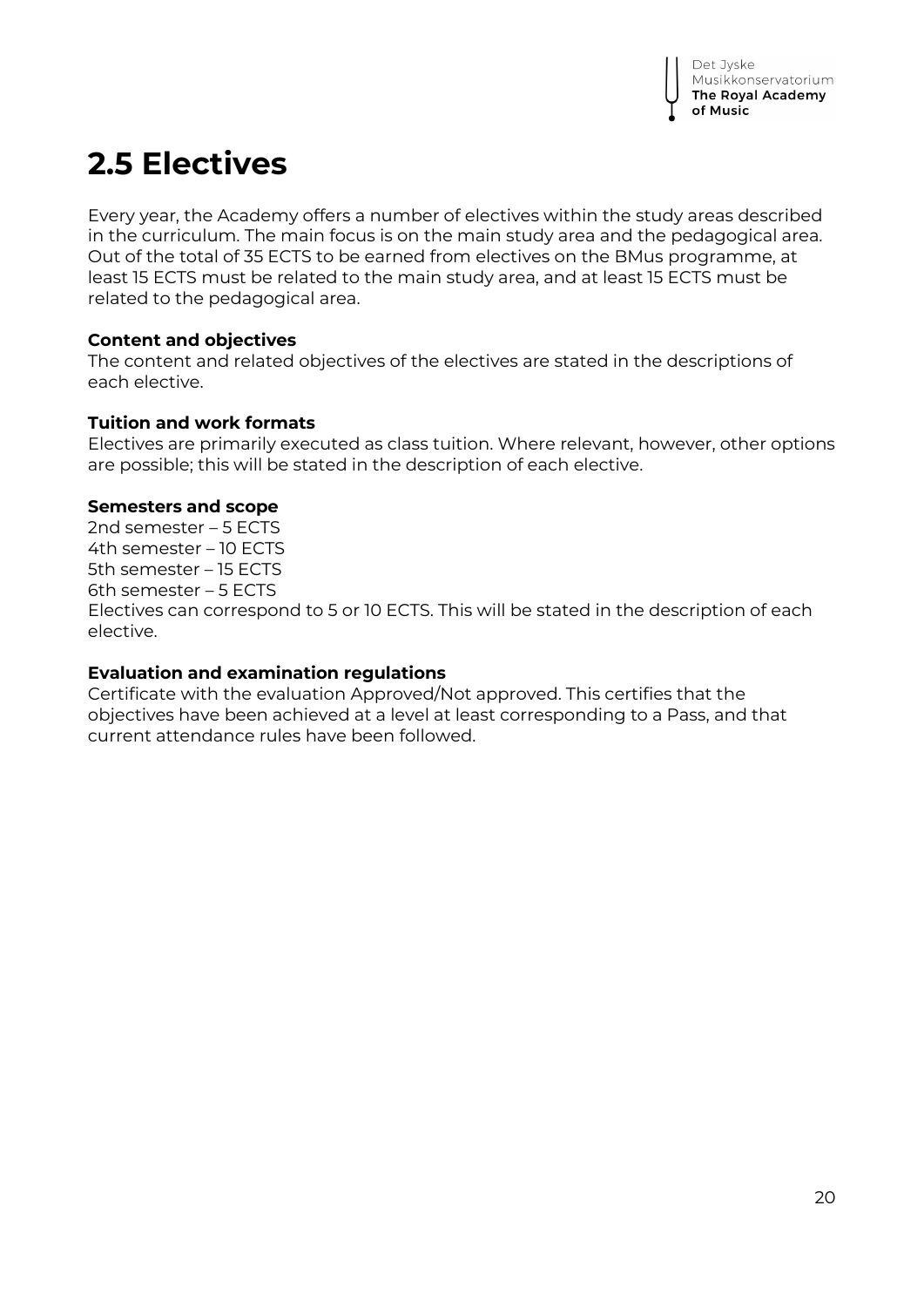# **2.6 Bachelor project**

### **Objective**

Upon completion of the course, the student:

- Possesses knowledge of practice, methods, and theory within the chosen project area
- Is able to reflect on his/her practice and choice of methods in relation to the project
- Is able to use relevant methods, tools, and forms of expression within the chosen project area
- Is able to independently identify and acquire knowledge that is both projectrelevant and generally acknowledged
- Is able to communicate project idea and results orally and in writing
- Is able to work on a project basis in a creative, investigative, and analytical manner
- Is able to find relevant cooperation partners and act professionally in vocational and/or cross-disciplinary cooperation

### **Content**

The bachelor project takes one main area as its starting point but may include other, cross-disciplinary approaches.

The student chooses and defines his/her own project. The project must include the following elements:

- 1) One or more of the following subject themes:
	- a) Composition
	- b) Professional artistic performance
	- c) Pedagogy
	- d) Artistic entrepreneurship
- 2) Communication of the above
- 3) A written reflection. Scope: 10-20 pages excluding annexes

Item 1) may for example take the form of a composition, concert, artistic intervention, performance, installation, recording, tuition course, or innovative work with various formats.

Item 2) may for example take the form of a detailed oral presentation at the final examination, or an independently created presentation using digital media.

### **Tuition and work formats**

Guidance in individual project work as well as study group work

 At the beginning of the 5th semester, a description of the intended bachelor project (including the title and idea of the project as well as the name of the desired supervisor) must be submitted by the student for approval by the head of studies.